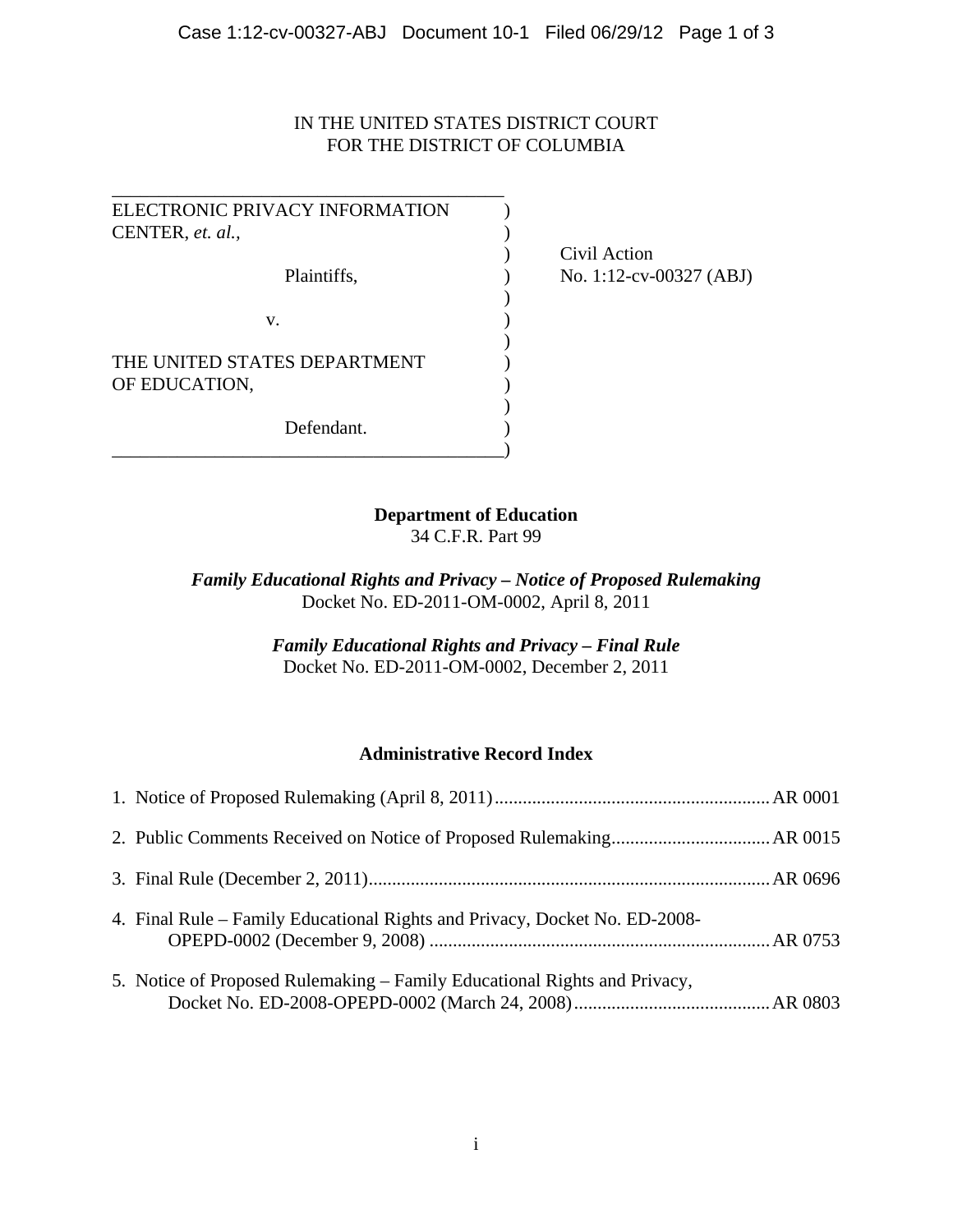| 6. William D. Hansen, Deputy Secretary of Education, Additional Guidance on the<br>Application of the Family Educational Rights and Privacy Act (FERPA) to<br>Reporting under the Carl D. Perkins Vocational and Technical Education<br>Act and the Adult Education and Family Literacy Act (January 30, 2003)            |  |
|---------------------------------------------------------------------------------------------------------------------------------------------------------------------------------------------------------------------------------------------------------------------------------------------------------------------------|--|
|                                                                                                                                                                                                                                                                                                                           |  |
| 7. William D. Hansen, Deputy Secretary of Education, Rescission of January 19,                                                                                                                                                                                                                                            |  |
| 8. Judith A. Winston, Under Secretary of Education, Memorandum on Application<br>of FERPA to Reporting for Eligible Training Providers under Title I of WIA                                                                                                                                                               |  |
| 9. Patricia W. McNeil, Assistant Secretary for Vocational and Adult Education, The<br>Family Education Rights and Privacy Act and the Use of State Unemployment<br>Insurance Wage Records to Report on Performance under the Carl D. Perkins<br>Vocational and Technical Education Act and the Adult Education and Family |  |
| 10. Memorandum of Agreement between the U.S. Department of Education and                                                                                                                                                                                                                                                  |  |
| 11. Joint Statement in Explanation of Buckley/Pell Amendment, 120 Congressional                                                                                                                                                                                                                                           |  |
| 12. Letter to Arne Duncan, Secretary of Education, from Rep. John Kline, U.S.                                                                                                                                                                                                                                             |  |
| 13. National Center for Education Statistics, Basic Concepts and Definitions for<br>Privacy and Confidentiality in Student Education Records (November 2010) AR 0862                                                                                                                                                      |  |
| 14. National Center for Education Statistics, Data Stewardship: Managing<br>Personally Identifiable Information in Electronic Student Education                                                                                                                                                                           |  |
| 15. National Center for Education Statistics, Statistical Methods for Protecting<br>Personally Identifiable Information in Aggregate Reporting (November 2010)  AR 0892                                                                                                                                                   |  |
| 16. U.S. Government Accountability Office, Many States Collect Graduates'<br>Employment Information, but Clearer Guidance on Student Privacy                                                                                                                                                                              |  |
| 17. Fordham Center on Law and Information Policy, Children's Educational<br>Records and Privacy: A Study of Elementary and Secondary School State                                                                                                                                                                         |  |